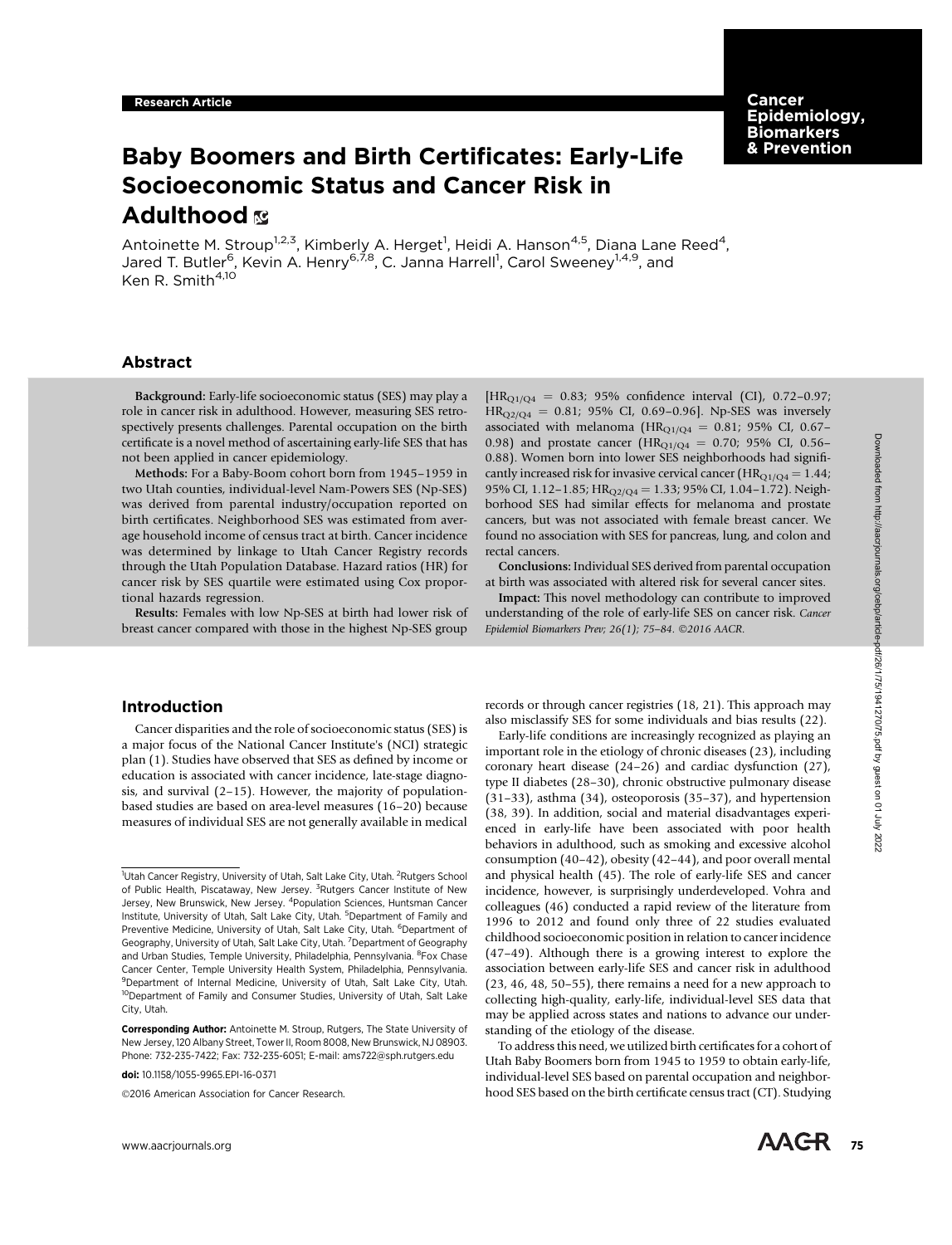the health outcomes of the Baby-Boom cohort is important particularly because of their large contribution toward the profile of an aging nation (56) and the demands they will place on the U.S. health care system (57). We hypothesized that early-life SES, based on parental occupation at birth, will be associated with cancer risk in adulthood.

## Materials and Methods

#### Sample

The cohort was drawn from the Utah Population Database (UPDB), a longitudinal, population-based resource that comprehensively links cancer incidence data from the Utah Cancer Registry (UCR) and birth certificate data from the Utah Department of Health's Office of Vital Statistics (58). An individual identified within the UPDB was selected if he or she appeared as a child on a birth certificate, born between 1945 and 1959 in Salt Lake and Weber Counties, survived and lived in Utah to at least age 18, and linked to a UPDB record other than their parents' record or another UCR record ( $N = 125,335$ ). The cohort was restricted to Salt Lake and Weber Counties because they were the only two counties with CTs in the 1960 census. The cohort was limited to children who lived in Utah to age 18 because of our focus on cancer incidence in adulthood. The requirement that birth records link to other non-UCR records in the UPDB was imposed to reduce the likelihood of ascertainment bias.

#### Data linkage

Birth certificate records (1945–1959) were linked to cancer records (1996–2009) by UPDB staff using Quality Stage, a part of IBM's Websphere Information Integration Solution( $\rm ^{tm}$ ) family of tools and applications. Every potential match is assigned a numeric weight based on probabilistic record linkage. Extensive details on the linkage algorithms have been described previously (59–61). Approximately 7% ( $n = 8,989$ ) of birth certificates from our cohort linked to a UCR record.

## Individual-level SES: industry/occupation and Nam-Powers SES

Individual-level SES measures were coded from the text on birth certificates about parents' industry and occupation (I/O). Parental occupation is the most common measure of childhood SES in cancer studies (46). Records were manually reviewed, and all abbreviations, erroneous characters, and misspellings were removed. Records were run through the Standardized Occupation & Industry Coding (SOIC) software distributed by the CDC (62). Because SOIC software does not perform well when company names and other ambiguous information are included in the I/O text, I/O text strings that did not code were manually reviewed by an expert coder and corrected. This increased the percent of I/O coding from 81.7% to 98.3%.

The I/O codes were used as inputs to construct Nam-Powers socioeconomic scores (Np-SES; ref. 63). Np-SES scores classify occupations into an interval scale according to their respective median education and income levels from 0 (low) to 100 (high) and have been used in several large studies of mortality (58, 64, 65). We classified Np-SES at birth using the father's I/O code or mother's I/O code if father's occupation was unknown or no father was listed on the birth certificate. If an I/O was not codable for either parent, the Np-SES for that record was classified as unknown. Birth certificates with parental I/O of "student" or "homemaker" were also classified as unknown as these activities do not have Np-SES values (63). Quartile ranks of Np-SES (Q1–Q4, unknown) were used in analyses.

## Neighborhood-level SES at Birth: 1960 CT household income

Neighborhood SES, or birth certificate census tract SES (BiCT-SES), was defined as the average household income at the CT level, and based on the birthmother's residence at the time of the child's birth. The 1960 CT boundary geographic information system files were obtained from the National Historical Geographic Information System (https://www.nhgis.org/). The residential street address on the birth certificate were geocoded and spatially joined based on geocoded location to one of 119 CTs for Salt Lake and Weber Counties. These accounted for 50% of all Utah births. A comparison of birth characteristics in Salt Lake and Weber counties to the rest of Utah indicated they were similarly distributed by birth year, gender, race/ethnicity, cancer occurrence, vital status, and SES characteristics. The final sample include geocodes for 85% ( $n = 107,153$ ) of the births.

The 1960 census did not include average household income for CTs. Instead, family income was reported in one of 13 income categories ranging from less than \$1,000 to \$25,000 annually. We calculated "average household income" by multiplying the number of households within each income range by the midpoint of each income range of that group and dividing the total by the number of households in the CT. Quartile ranks of BiCT-SES (Q1– Q4, unknown) were used in analyses.

#### Follow-up

UPDB linkages to other datasets including Utah death certificates, driver licenses, and hospital discharge records were used to ascertain each individual's last date of documented residence in Utah. Cohort members were followed for cancer incidence beginning either from age 18 or from 1966 for those who turned 18 before 1966 when the UCR began cancer surveillance. The end of follow-up was December 31, 2009, or date of diagnosis of first invasive primary cancer, death, or end of Utah residence. 2009 was the last year in which cancer incidence and follow-up information were available at the time this study was conducted. Month and year of diagnosis were assigned on the basis of UCR data. Analysis focused on cancer sites ranking among the highest, including sites for which incidence was strongly influenced by widely disseminated cancer screening during the study period (female breast, cervical, colorectal, and prostate), and sites for which no widely applicable screening programs were available and therefore participation in screening would not influence incidence (melanoma, lung and bronchus, and pancreatic cancers).

#### Statistical analysis

We conducted descriptive analysis tabulating demographic, birth, and SES characteristics by presence or absence of a cancer diagnosis during follow-up. We generated cumulative cancer incidence curves based on the cumulative hazard function by cancer site, sex, and SES. The time scale was age in months starting from age 18 ( $t_{=0}$ ). Log-rank tests were conducted for all seven cancers and for both SES measures to assess survival differences across the strata with significance set at  $P < 0.05$ .

We used Cox proportional hazards regression models to estimate the relative hazards and 95% confidence intervals for the diagnosis of cancer by Np-SES and BiCT-SES quartile rank for each cancer site. All covariates met the assumption of proportional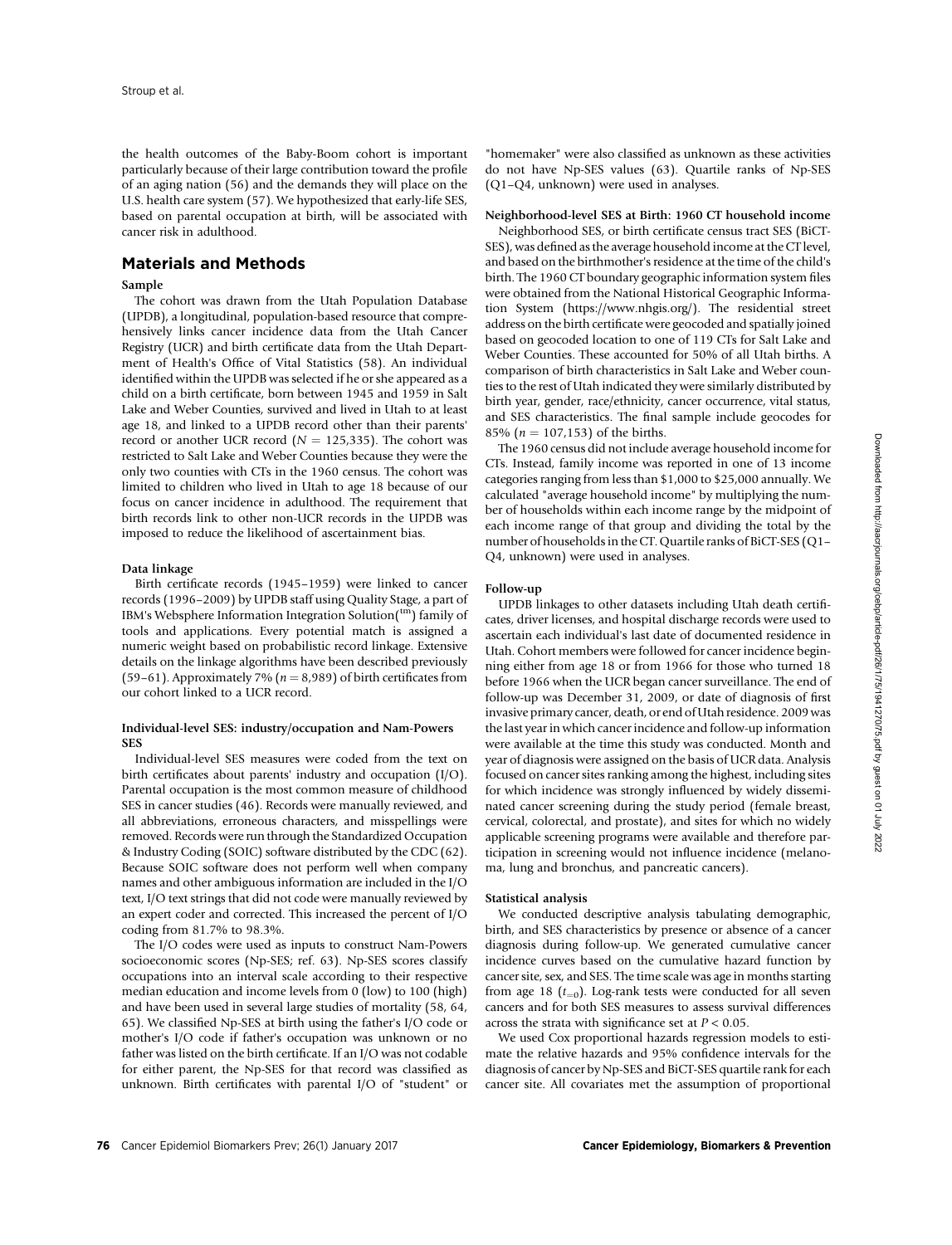|  |  |  |  |  | Table 1. Births 1945-1959 in two Utah counties (Salt Lake and Weber): demographics and subsequent cancer diagnosis |  |
|--|--|--|--|--|--------------------------------------------------------------------------------------------------------------------|--|
|--|--|--|--|--|--------------------------------------------------------------------------------------------------------------------|--|

| <b>Characteristics</b>                 | <b>Total</b><br>$N$ (%) | <b>Cancer<sup>a</sup></b><br>N(%) | No cancer <sup>a</sup><br>$N$ (%) | $\chi^2$ P           |
|----------------------------------------|-------------------------|-----------------------------------|-----------------------------------|----------------------|
| Total births                           | 126,335 (100.0)         | 8,989 (7.1)                       | 117,346 (92.9)                    |                      |
| Gender                                 |                         |                                   |                                   |                      |
| Male                                   | 65,838 (52.1)           | 3,786 (42.1)                      | 62,052 (52.9)                     | < 0.001              |
| Female                                 | 60,497 (47.9)           | 5,203 (57.9)                      | 55,294 (47.1)                     |                      |
| Year of birth                          |                         |                                   |                                   |                      |
| 1945-1949                              | 31,744 (25.1)           | 3,294 (36.6)                      | 28,450 (24.2)                     | < 0.001              |
| 1950-1954                              | 42,851 (33.9)           | 3,086 (34.3)                      | 39,765 (33.9)                     |                      |
| 1955-1959                              | 51,740 (41.0)           | 2,609 (29.0)                      | 49,131 (41.9)                     |                      |
| Birth certificate race                 |                         |                                   |                                   |                      |
| White                                  | 124,564 (98.6)          | 8,880 (98.8)                      | 115,684 (98.6)                    | $<$ 0.001 $^{\rm b}$ |
| <b>Black</b>                           | 472 (0.4)               | 29(0.3)                           | 443 (0.4)                         |                      |
| <b>AIAN</b>                            | $5(-)$                  | $<5$ (-)                          | $<5$ (-)                          |                      |
| API                                    | 600 (0.5)               | 38 (0.4)                          | 562 (0.5)                         |                      |
| Other                                  | 637 (0.5)               | 40(0.4)                           | 597 (0.5)                         |                      |
| Unknown                                | 58 $(<0.0)$             | $5(-)$                            | 56 $(< 0.0)$                      |                      |
| Birth certificate Hispanic origin      |                         |                                   |                                   |                      |
| Known Hispanic                         | 402 (0.3)               | 23(0.3)                           | 379 (0.3)                         | < 0.001              |
| Not specified                          | 125,933 (99.7)          | 8,966 (99.7)                      | 116,967 (99.7)                    |                      |
| Birth order                            |                         |                                   |                                   |                      |
| $\mathbf{1}$                           | 31,803 (25.2)           | 2,376 (26.4)                      | 29,427 (25.1)                     | < 0.001              |
| $\overline{2}$                         | 31,895 (25.2)           | 2,262 (25.2)                      | 29,633 (25.3)                     |                      |
| $3+$                                   | 61,317 (48.5)           | 4,269 (47.5)                      | 57,048 (48.6)                     |                      |
| Unknown                                | 1,320(1.0)              | 82 (0.9)                          | 1,238(1.1)                        |                      |
| Sibling in cohort                      |                         |                                   |                                   |                      |
| <b>No</b>                              | 31,175 (24.7)           | 2,140 (23.8)                      | 29,035 (24.7)                     | < 0.001              |
| Yes                                    | 95,160 (75.3)           | 6,849 (76.2)                      | 88,311 (75.3)                     |                      |
| Mother married at birth                |                         |                                   |                                   |                      |
| Yes                                    | 124,903 (98.9)          | 8,903 (99.0)                      | 116,000 (98.9)                    | < 0.001              |
| <b>No</b>                              | 428 (0.3)               | 36 (0.4)                          | 392 (0.3)                         |                      |
| Unknown                                | 1,004(0.8)              | 50(0.6)                           | 954 (0.8)                         |                      |
| Multiple birth                         |                         |                                   |                                   |                      |
| <b>No</b>                              | 122,299 (96.8)          | 8,832 (98.3)                      | 113,467 (96.7)                    | < 0.001              |
| Yes                                    | 2,258 (1.8)             | 148 (1.6)                         | 2,110(1.8)                        |                      |
| Unknown                                | 1,778 (1.4)             | 9(0.1)                            | 1,769 (1.5)                       |                      |
| Birth weight                           |                         |                                   |                                   |                      |
| Low $(<2,500 g)$                       | 6,170(4.8)              | 402 (4.5)                         | 5,768 (4.9)                       | < 0.001              |
| Normal (2,500-4,200 g)                 | 96,742 (76.6)           | 6,484 (72.1)                      | 90,258 (76.9)                     |                      |
| Above normal $(>4,200 g)$              | 3,261(2.6)              | 185 (5.7)                         | 3,076 (2.6)                       |                      |
| Unknown                                | 20,162 (16.0)           | 1,918 (21.3)                      | 18,244 (15.6)                     |                      |
| 1960 Census tract income (BiCT-SES)    |                         |                                   |                                   |                      |
| <b>Total coded</b>                     | 107,153 (84.8)          | 7,627 (84.8)                      | 99,526 (84.8)                     | < 0.001              |
| Q1 (lowest)                            | 32,031 (25.4)           | 2,396 (26.7)                      | 29,635 (25.3)                     |                      |
| Q2                                     | 29,225 (23.1)           | 2,108 (23.5)                      | 27,117 (23.1)                     |                      |
| Q3                                     | 29,597 (23.4)           | 2,037 (22.7)                      | 27,560 (23.5)                     |                      |
| Q4 (highest)                           | 16,300 (12.9)           | 1,086 (12.1)                      | 15,214 (13.0)                     |                      |
| Unknown                                | 19,182 (15.2)           | 1,362 (15.2)                      | 17,820 (15.2)                     |                      |
| Nam-Powers score (Np-SES) <sup>c</sup> |                         |                                   |                                   |                      |
| Total coded                            | 118,158 (93.5)          | 8,418 (93.6)                      | 109,740 (93.5)                    | < 0.001              |
| Q1 (lowest)                            | 32,690 (25.9)           | 2,334 (26.0)                      | 30,356 (25.9)                     |                      |
| Q2                                     | 23,492 (18.6)           | 1,696 (18.9)                      | 21,796 (18.6)                     |                      |
| Q3                                     | 32,230 (25.5)           | 2,363 (26.3)                      | 29,867 (25.5)                     |                      |
| Q4 (highest)                           | 29,746 (23.5)           | 2,025 (22.5)                      | 27,721 (23.6)                     |                      |
| Unknown                                | 8,177 (6.5)             | 571 (6.4)                         | 7,606 (6.5)                       |                      |

Cancer incidence through December 31, 2009.

<sup>b</sup>Fisher exact due to 0 cell value; cells less than 5 masked to safeguard confidentiality.

c Father's Nam-Powers score at birth; if unknown, then Mother's Nam-Powers score; otherwise, unknown.

hazards. High SES (Q4) was the referent group. All models controlled for birth weight (continuous pounds), year of birth (continuous 1945–1959), presence of a sibling in the cohort, and gender (male/female) where appropriate. We controlled for whether the child had a sibling born in the same birth cohort to control for additional circumstances that may impact early-life socioeconomic conditions, which may subsequently impact cancer risk later in life. The very low proportion of nonwhites made adjusting for race impracticable; therefore, analyses were restricted to whites. Hispanic ethnicity was not reported on birth certificates from this era. Deaths or loss to follow-up were right censored. Test for trends by SES quartile were evaluated at the P < 0.05 level. We conducted shared frailty (random effect) models to account for the nonindependence of observations within CT and sibship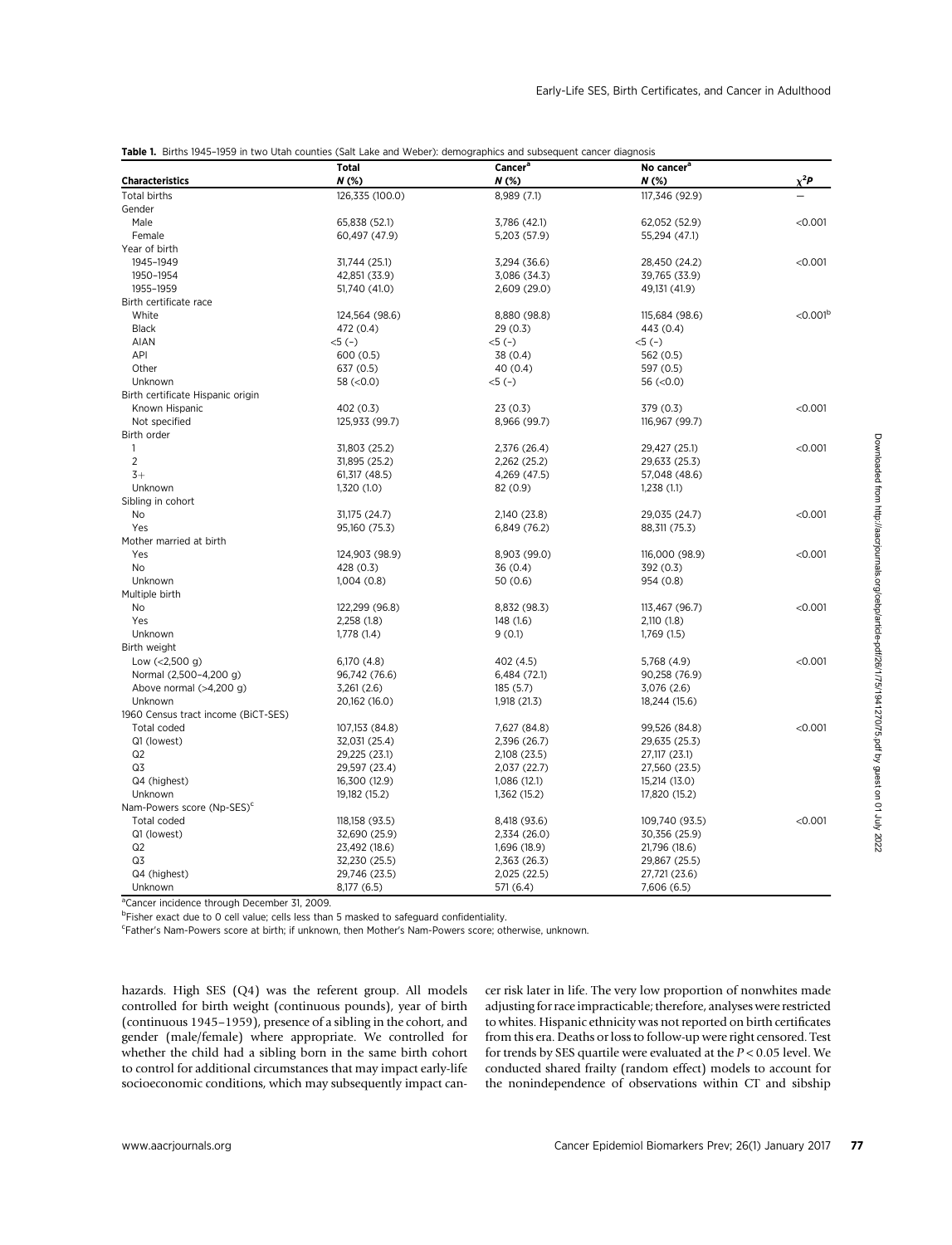

Figure 1.

Cumulative incidence in Baby-Boom Cohort 1940-1959 by cancer site and Np-SES: female breast cancer (log rank  $P < 0.05$ ; A), Invasive cervical cancer (log rank  $P < 0.001$ ; **B**), melanoma (log rank  $P < 0.05$ ; **C**), and prostate cancer (log rank  $P < 0.01$ ; **D**).

during post hoc analyses and found frailty did not change the conclusions. Therefore, we present results from the standard Cox models. All analyses were conducted using SAS v9.2.

## Results

There were 60,497 (47.9%) female births and 65,838 (52.1%) male births included in the study cohort (Table 1). More than 98% were white, 48.5% were birth order 3 or higher, <2% were part of multiple births, and 98.9% of mothers were married. Seventy-five percent had siblings in the cohort, representing 65,418 unique families. Seventy-six percent were normal birth weight (2,500– 4,200 g), but a significantly larger percent of Baby Boomers who later developed cancer were above the normal birth weight range (>4200 g, 5.7% vs. 2.6%). Average age of mothers was 26 years at the time of birth and mean gestational age was 39 weeks. Np-SES scores were assigned to 118,158 births (93.5%) as not all I/O codes had corresponding Np-SES scores (i.e., students, home makers). The mean and median population in each CT was 1,235 and 1,106, respectively (range 153–3,113). Although there were at least 10 cases per CT (mean  $= 88$ , median  $= 78$ , max  $=$ 223), the range of cases per CT varied by cancer site (breast 0–39, pancreas 0–6, melanoma 0–23, cervical 0–25, prostate 0–19, colorectal 0–23, lung 0–9). The correlation between Np-SES and BiCT-SES quartiles were low but significant ( $P < 0.0001$ ) for both the continuous ( $r = 0.24$ ) and quartile measures ( $\rho = 0.20$ ).

#### SES and cancer incidence

Mean follow-up time was about 34 years from age 18 and 91% of cohort members were alive at last follow-up. A total of 46,311 individuals were alive but censored before the end of follow-up (December 31, 2009). Most were censored in 2008 because this was the latest year in which the UPDB obtained follow-up data. More females were diagnosed with invasive cancer in adulthood than males (8.6% vs. 5.8%). Just over a third (33.9%) of all female cancers were breast, followed by invasive cervical cancer (18.4%), melanoma (9.4%), colorectal (4.6%), lung (2.6%), and pancreas (0.8%). Among males, the most frequent cancer diagnosis in adulthood was prostate (25.2%), followed by melanoma of the skin (16.1%), colorectal (8.0%), lung (4.5%), and pancreas  $(2.3\%)$ .

Figure 1 describes the cumulative hazard functions for cancers that were significantly associated with Np-SES (log-rank P < 0.05): female breast (Fig. 1A), invasive cervical (Fig. 1B), prostate (Fig. 1C), and melanoma (Fig. 1D). For female breast cancer, we see an increase in incidence around age 40. By age 50, we begin to see a separation among women in the highest SES group. SES differences in the incidence of invasive cervical cancer appear much earlier in time. Women from the lowest Np-SES groups were being diagnosed with invasive cervical cancer at a higher rate than the highest SES group beginning around age 26. In addition, the differences between low and high SES groups continues to expand until around age 40, at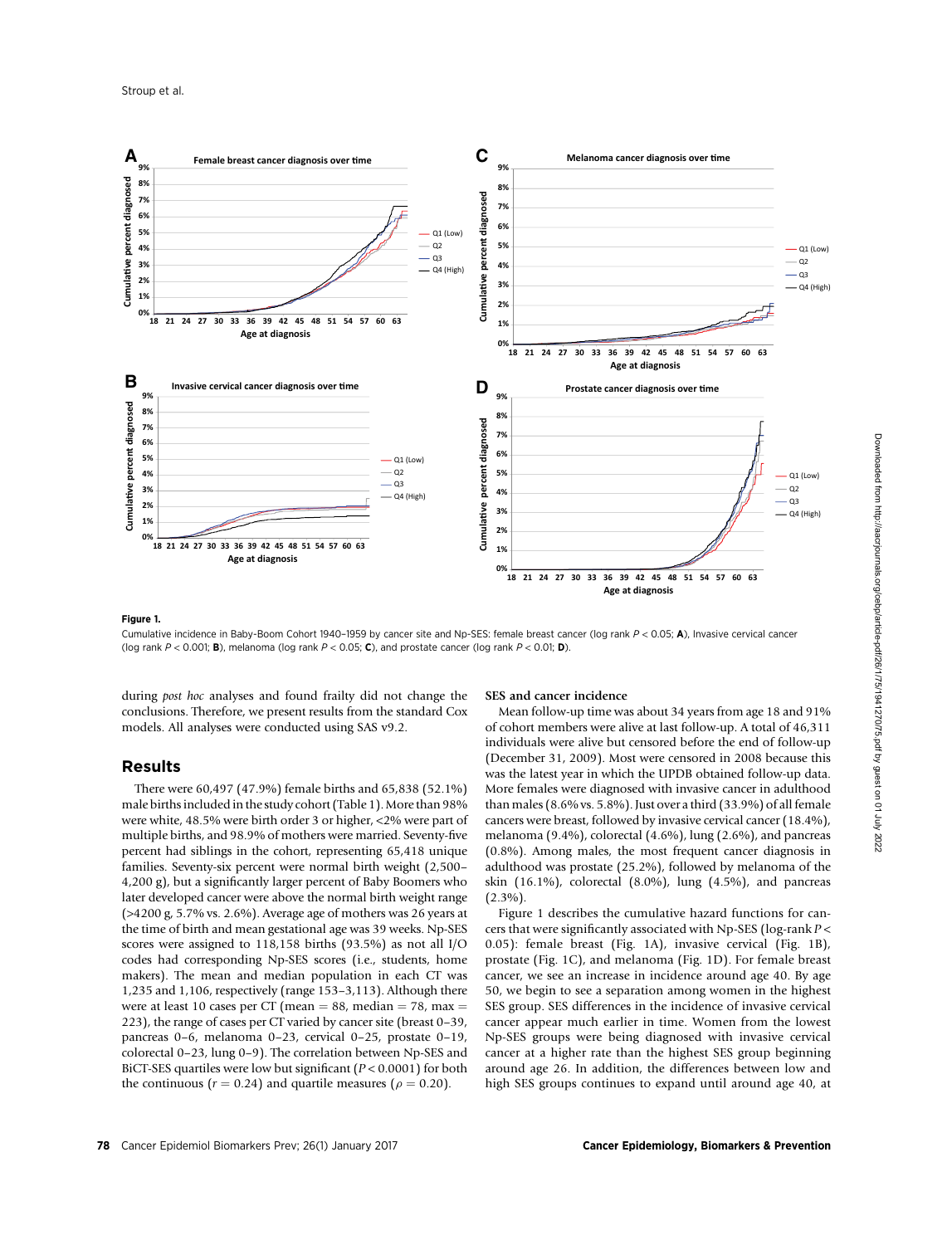

Figure 2.

Cumulative incidence in Baby-Boom Cohort 1940–1959 by cancer site and 1960 CT SES (BiCT-SES): female breast cancer (log rank P < 0.01; A), invasive cervical cancer (log rank  $P < 0.01$ ; B), melanoma (log rank  $P < 0.01$ ; C), and prostate cancer (log rank  $P < 0.05$ ; D).

which time the SES differences of invasive cervical cancer stabilizes through age 60. Melanoma incidence follows expected patterns with the highest SES group experiencing the highest rates of melanoma. Prostate cancer incidence follows the natural history of the disease with substantial increases in incidence beginning around age 55–60, but we also see differences between the high Np-SES groups and low Np-SES groups. There were no significant associations between Np-SES and colorectal  $(P = 0.12)$ , lung  $(P = 0.06)$ , or pancreatic  $(P = 0.33)$ cancers.

Cumulative hazard functions based on neighborhood BiCT-SES for the same four cancer types show no differences in female breast cancer incidence, and slightly different patterns for the other sites when compared with individual Np-SES (Fig. 2). For cervical cancer, women in Q3 of neighborhood BiCT-SES look more similar to women in Q4, and there is no clear separation between high (Q3–Q4) versus low (Q1–Q2) neighborhood BiCT-SES groups until about age 39. For melanoma, the differences in incidence by neighborhood BiCT-SES are more pronounced between all four groups and the separation between the lowest BiCT-SES and highest BiCT-SES group are seen at an earlier age compared with individual Np-SES. Finally, for prostate cancer, neighborhood BiCT-SES differences are seen in earlier ages compared with individual Np-SES, and men in the lowest neighborhood BiCT-SES converge with men in the highest neighborhood BiCT-SES group by age 63. There were no significant associations between BiCT-SES and lung ( $P = 0.23$ ) and pancreatic  $(P = 0.11)$  cancer risk in adulthood, but the log rank for colorectal cancer was significant ( $P = 0.02$ ) with individuals at the highest BiCT-SES experiencing lower rates starting around age 60 when compared with individuals in the lower BiCT-SES groups (results not shown).

Results from multivariable proportional hazards analyses are described in Figs. 3 and 4. Women in low Np-SES groups were less likely to be diagnosed with breast cancer than women in the highest Np-SES group ( $HR_{Q1/Q4} = 0.83$  95% CI, 0.72-0.97;  $HR_{Q2/Q4}$  = 0.81; 95% CI, 0.69-0.96;  $P_{trend}$  = 0.030; Fig. 3). Similarly, men in the lower Np-SES groups had lower incidence of prostate cancer than men in the highest individual Np-SES group (HR<sub>O1/O4</sub> = 0.70; 95% CI, 0.56–0.88; HR<sub>O2/O4</sub> = 0.76; 95% CI, 0.60–0.96;  $P_{\text{trend}} = 0.009$ ). For melanoma, the disparity was only evident for those born in the lowest SES group as they were significantly less likely to be diagnosed with melanoma in adulthood (HR<sub>O1/O4</sub> = 0.81; 95% CI, 0.67–0.98;  $P_{trend}$  = 0.008). Although there was not a consistent gradient across SES quartiles, there was some indication that women born into low SES families had an increased risk for cervical cancer than women born into the highest SES group ( $HR_{Q1/Q4}$  = 1.35; 95% CI, 0.63-2.89;  $HR_{Q2/Q4} = 1.11$ ; 95% CI, 0.63-1.96;  $HR_{Q3/Q4} = 1.66$ ; 95% CI, 1.03–2.70;  $P_{\text{trend}} = 0.044$ ).

Associations between melanoma and neighborhood BiCT-SES was similar to Np-SES ( $P_{\text{trend}} = 0.001$ ), but were not significant for female breast cancer ( $P_{\text{trend}} = 0.237$ ; Fig. 4). Women born into lower BiCT-SES neighborhoods had a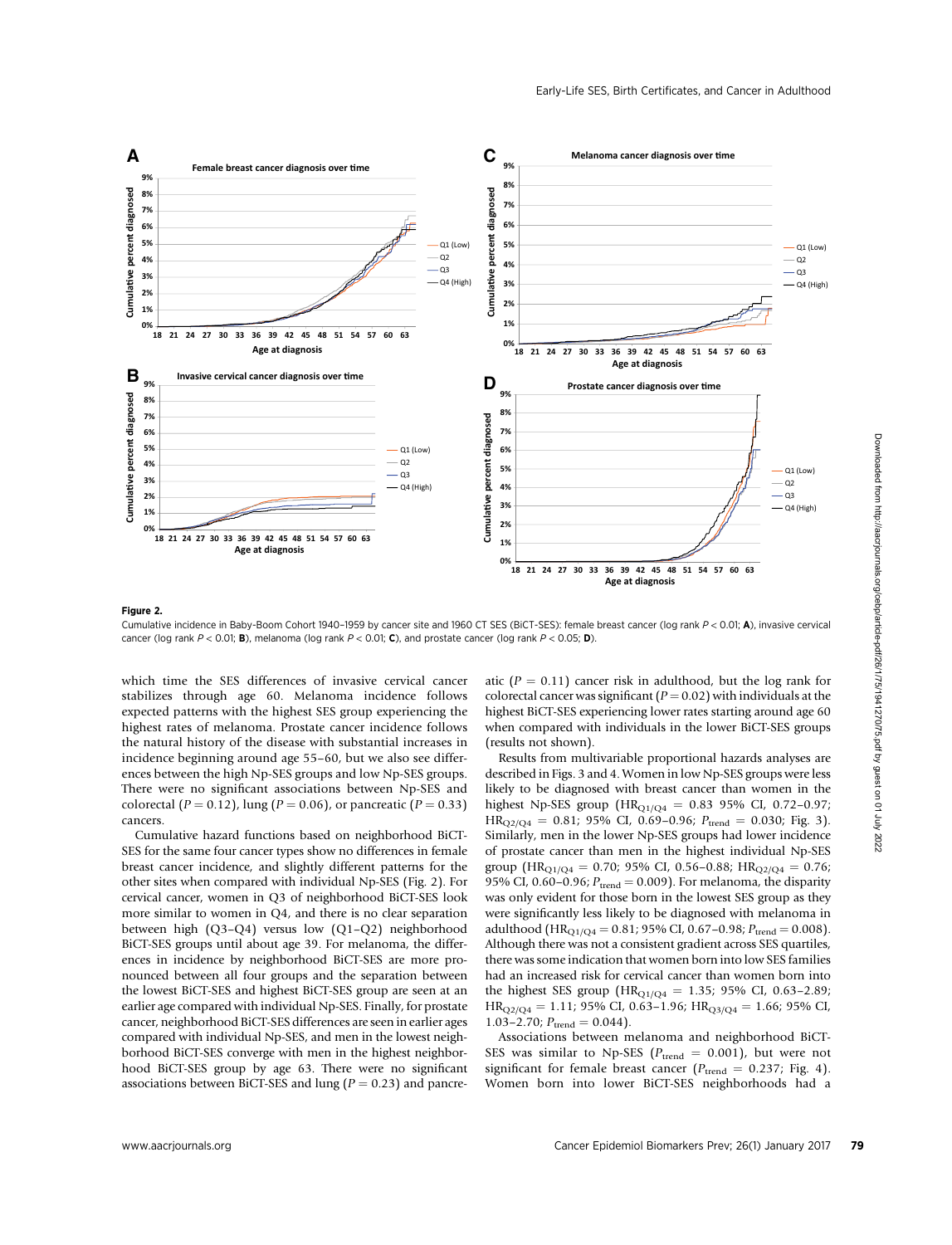

#### Figure 3.

HRs and 95% confidential Intervals for cancer in adulthood by cancer site and quartile of individual-level SES at birth (Np-SES), controlling for birth weight (pounds), year of birth, sibling in cohort, and gender (if applicable).

significantly increased risk for invasive cervical cancer ( $HR_{Q1/Q4}$  $= 1.44$ ; 95% CI, 1.12-1.85; HR<sub>Q2/Q4</sub>  $= 1.33$ ; 95% CI, 1.04-1.72;  $P_{\text{trend}} = 0.012$ ). Prostate cancer risk was significantly lower among men born in lower SES neighborhoods across all SES quartiles ( $HR_{Q1/Q4} = 0.76$ ; 95% CI, 0.59-0.97;  $HR_{Q2/Q4}$  $= 0.65$ ; 95% CI, 0.50–0.85; HR<sub>Q3/Q4</sub>  $= 0.68$ ; 95% CI, 0.52– 0.89;  $P_{\text{trend}} = 0.010$ ). We found no significant association with either SES variable for pancreas, lung, and colon and rectal cancers; and the two SES variables performed similarly in predicting cancer risk  $(-2 \text{ Log } L \text{ within } \leq 10 \text{ points}).$ 

## Discussion

Population-based investigations of the relationship between SES and cancer incidence have traditionally used area-based measures from residential locations at the time of diagnosis (2– 12, 16–20, 66). Two novel approaches were taken in this study by capturing SES at the individual and neighborhood levels at birth. This study also provides important information about a large and aging segment of the U.S. population (Baby Boomers) who have reached the age in which the risk of cancer increases (56, 57).

To our knowledge, only one U.S. study used population-based cancer surveillance data in combination with individual-level SES (3). Clegg and colleagues (3) linked data from the NCI's SEER Program to the National Longitudinal Mortality Study (SEER-NLMS) to assess the availability and utility of self-reported adult SES in a population-based study of cancer. The results from our study are consistent with Clegg and colleagues, in that individual-level SES disparities were detected for breast, prostate, and melanoma cancers, but unlike Clegg and colleagues (3), we were not able to detect a significant individual-level SES effect on cancers of the colon and rectum and lung. The low prevalence of smoking in Utah (67) and the relatively young age of the cohort could make finding a significant SES association for these cancers difficult to detect. The Baby-Boom cohort in this study had a maximum age at follow-up of 64 and, therefore, had not reached the age when lung, colorectal, and pancreatic cancers are commonly diagnosed (age 65–75; refs. 68–70). The differences between our study and Clegg and colleagues (3) could be attributed to operationalization of individual-level SES. Clegg and colleagues (3) defined individual-level SES as self-reported educational attainment, family income, and employment status at the time of survey completion when respondents were ages 25 years and older. We defined individual-level SES using occupational/ industry data obtained at the time of birth.

For cancers with widespread screening programs implemented during the decades studied—cervical, breast, and prostate patterns in relation to SES in the Utah Baby-Boom cohort were consistent with the literature (19, 71–79). The increased risk of prostate cancer among men born into high SES families is likely associated with greater participation in PSA screening (80). We also found that women born into high SES families were at increased risk for breast cancer, which is likely due to greater use of mammography screening (72, 73, 75, 78, 79) and higher prevalence of known risk factors associated with high SES such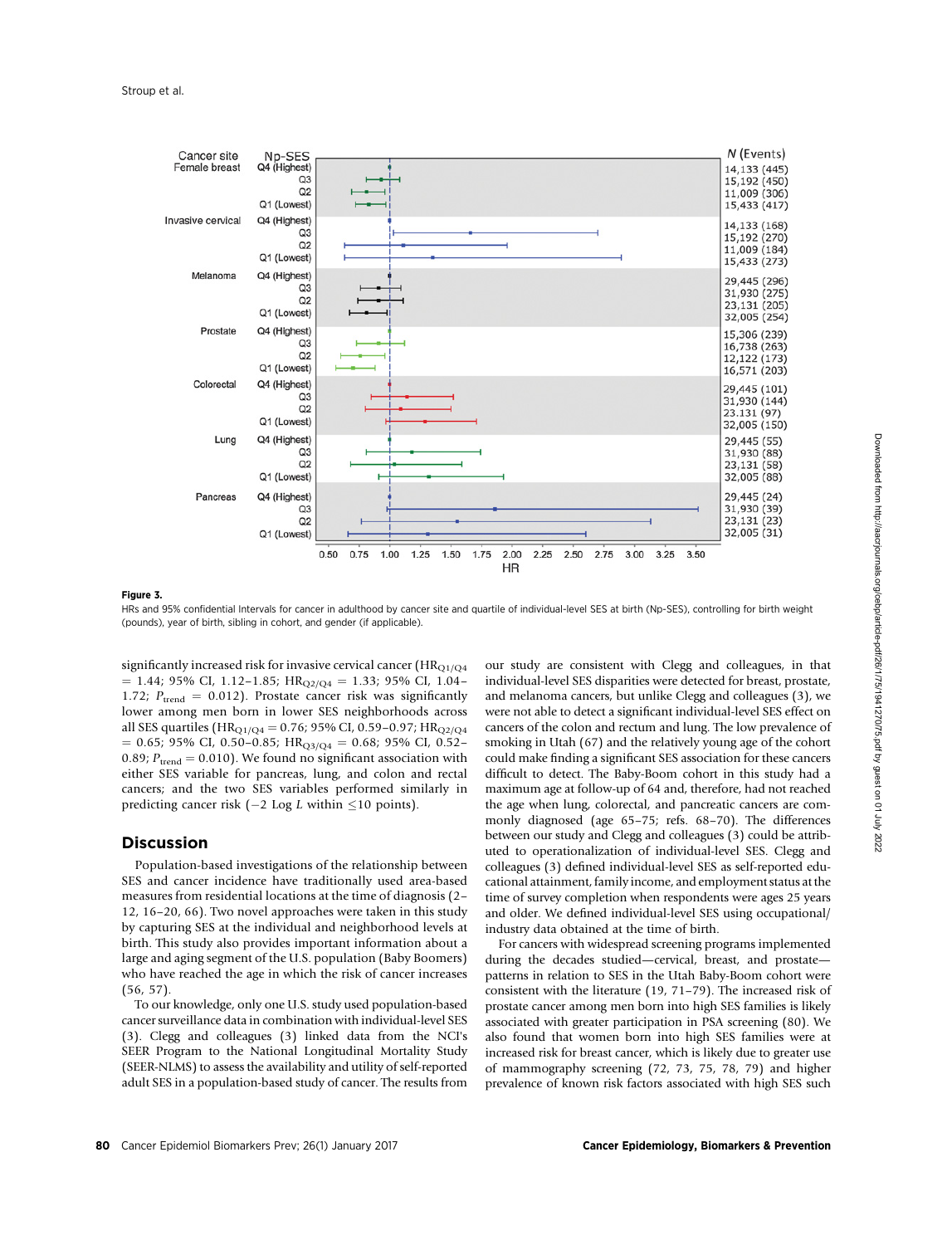

#### Figure 4.

HRs and 95% confidential intervals for cancer in adulthood by cancer site and quartile of neighborhood SES at birth (BiCT-SES), controlling for birth weight (pounds), year of birth, sibling in cohort, and gender (if applicable).

as older age at first child birth and nulliparity (81). For cervical cancer, we found that women from low SES groups were significantly more likely to be diagnosed with the disease, which again is consistent with the literature (19, 71, 72, 76, 78, 79). The more immediate SES disparities observed among young women diagnosed with invasive cervical cancer is likely due to disparities in access and utilization of routine PAP screening and higher prevalence of human papillomavirus (HPV) infections (82). The agedelay in SES disparities for female breast cancer was consistent with known genetic risks linked to early onset breast cancer (83).

This is one of the first studies to report a trend of increasing melanoma incidence by early-life SES. Possible mechanisms may include differences in behavioral risk or preventive factors associated with SES, and/or early-life exposures that have biologic consequences decades later (84). Given the known influence of exposure to UVA/UVB on melanoma risk, the results suggest that Utah residents with high SES had higher levels of sun exposure than low-SES residents. Examples of SES-related exposure patterns might include intermittent intense sun exposure while skiing or while traveling to sunnier climates during winter (85, 86), residence at higher elevation (87), and employment in outdoor jobs (i.e., ski resorts; ref. 88). Future investigations should address these risk factors in conjunction with SES, the role of latent, highintensity direct exposures, and cumulative exposures that begin early in the life course; and, an examination of the geographic location of cases to assess the likelihood of clustering around high altitude areas with potentially high sun exposures.

We were also one of the first to assess both neighborhood SES at birth as well as individual-level SES at birth in relation to cancer incidence in adulthood. We found that neighborhood SES and individual-level SES performed similarly when estimating the risk of incident cancers, with one exception. For female breast cancer, individual-level SES at birth was significantly associated with increased risk, whereas neighborhood SES at birth was not. This is in direct contrast to the known positive association between breast cancer and neighborhood SES in adulthood (6, 15, 20, 78). However, when considered in the context of life course epidemiology, our findings provide evidence to support the critical period model wherein exposures to certain physical and social conductions in early life will impact cancer risk in adulthood through direct and indirect pathways (48). Our individual SES measure was derived from father's occupation at birth, which is associated with reproductive factors (46, 89) that in turn increase breast cancer risk. Because we were unable to obtain individual-level SES in adulthood and at cancer diagnosis, we were unable to examine the role of adult SES as a mediator of risk.

One of the strengths of this study is that we geocoded residential locations at birth. Unfortunately, Utah counties with the exception of Salt Lake and Weber were not assigned CTs until the 1960 Decennial Census, which may or may not be representative of the conditions in the earlier years of the cohort. The measurement error could result in information bias (22) and underestimate the true effect of SES on cancer incidence. Although our study population was limited geographically, Salt Lake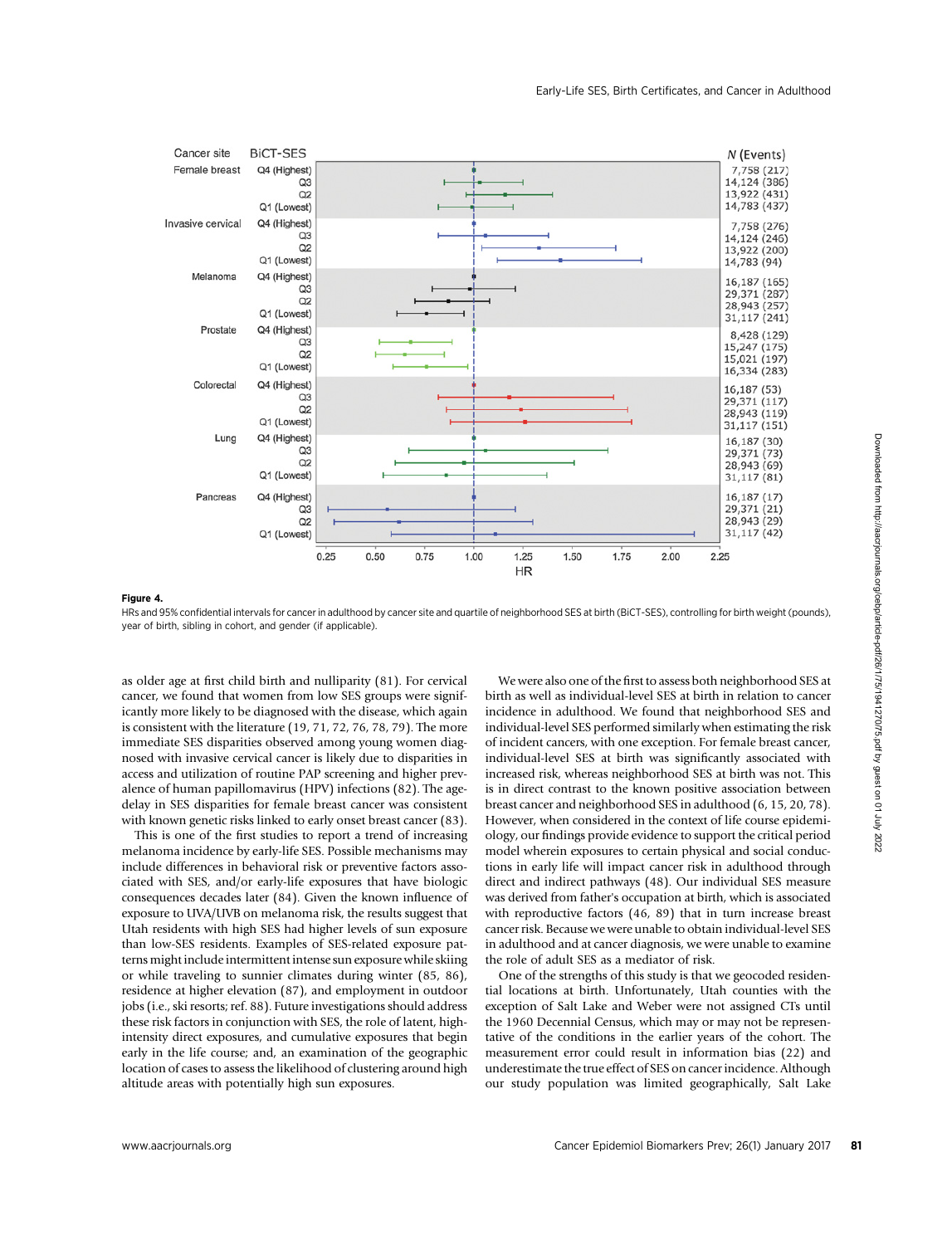and Weber Counties were representative of the larger Utah population.

Potential surveillance and selection bias were also concerns in this study. We addressed this by using multiple sources of residential and follow-up data from the UPDB to establish residence at age 18 with follow-up through the end of 2009. As a result, a majority of alive censored observations were not censored until 2008, thereby contributing all but 1 year of follow-up time to the analysis. Residential mobility at the time of birth might also be a concern. If outmigration was more common among those with lower SES, then we should see a larger effect because the low SES individuals who do not move would be worse off. If outmigration was more common among those with higher SES, then the high SES groups that did not move may be more like the lower SES and effect sizes would be weaker. For either high or low SES, staying may represent more intense exposures in which case it may be difficult to predict the effects on the risk estimates.

Our analysis of cancer risk was limited to the first primary invasive cancer diagnosed from 1966 to 2009. Because a few members of the cohort would have turned 18 at least 3 years before cancer surveillance began (1963), the number of cancer cases could be underestimated, but this effect should be small as incidence of cancer at ages 18 to 21 is extremely low. Restricting analyses to first primary cancers would also underestimate the true cancer risk in the cohort as individuals remain at risk for subsequent cancers even after their first diagnosis. These underestimations of cancer incidence are not expected to be related to SES, and, therefore, any bias derived from these issues is likely to be nondifferential.

Assessing the simultaneous or cumulative contributions of individual-level SES and neighborhood SES was beyond the scope of this study. Nor were we able to fully adjust for adult SES at cancer diagnosis and over the life course. Future research is needed to disentangle their independent and joint contributions and their role in the causal pathway toward cancer risk in order to identify potential interventions.

# Conclusion

This study applied a method for determining early-life SES that is novel in its application to cancer epidemiology. I/O coding to determine early-life SES for epidemiologic studies should increase as populations with electronic birth certificates reach middle-aged

## References

- 1. National Cancer Institute. The NCI strategic plan for leading the nation to eliminate the suffering and death due to cancer; 2006: National Cancer Institute. Available from: http://strategicplan.nci.nih.gov/pdf/ nci\_2007\_strategic\_plan.pdf.
- 2. Clarke CA, Glaser SL, Keegan TH, Stroup A. Neighborhood socioeconomic status and Hodgkin's lymphoma incidence in California. Cancer Epidemiol Biomarkers Prev 2005;14:1441–7.
- 3. Clegg LX, ReichmanME, Miller BA, Hankey BF, Singh GK, Lin YD, et al. Impact of socioeconomic status on cancer incidence and stage at diagnosis: selected findings from the surveillance, epidemiology, and end results: National Longitudinal Mortality Study. Cancer Causes Control 2009;20:417–35.
- 4. Gomez SL, O'Malley CD, Stroup A, Shema SJ, Satariano WA. Longitudinal, population-based study of racial/ethnic differences in colorectal cancer survival: impact of neighborhood socioeconomic status, treatment and comorbidity. BMC Cancer 2007;7:193.
- 5. Henry KA, Niu X, Boscoe FP. Geographic disparities in colorectal cancer survival. Int J Health Geogr 2009;8:48.

with higher cancer risk. Through this novel approach, we observed SES associations with breast, cervical, and prostate cancer that are likely indicative of the SES differences in participation in cancer screening; and, report evidence that supports life course determinants of breast cancer incidence. The SES gradient in melanoma that we observed is intriguing and calls for future research into potentially deleterious sun/UV exposures in early childhood and cumulative exposures over the life course.

#### Disclosure of Potential Conflicts of Interest

No potential conflicts of interest were disclosed.

## Authors' Contributions

Conception and design: A.M. Stroup, K.A. Herget, H.A. Hanson, K.A. Henry, C.J. Harrell, K.R. Smith

Development of methodology: A.M. Stroup, K.A. Herget, H.A. Hanson, K.A. Henry, C.J. Harrell, C. Sweeney, K.R. Smith

Acquisition of data (provided animals, acquired and managed patients, provided facilities, etc.): A.M. Stroup, K.A. Herget, H.A. Hanson, C.J. Harrell, K.R. Smith

Analysis and interpretation of data (e.g., statistical analysis, biostatistics, computational analysis): A.M. Stroup, K.A. Herget, H.A. Hanson, J.T. Butler, K.A. Henry, C.J. Harrell, C. Sweeney, K.R. Smith

Writing, review, and/or revision of the manuscript: A.M. Stroup, K.A. Herget, H.A. Hanson, D.L. Reed, K.A. Henry, C.J. Harrell, C. Sweeney, K.R. Smith

Administrative, technical, or material support (i.e., reporting or organizing data, constructing databases): A.M. Stroup, D.L. Reed, C.J. Harrell, K.R. Smith Study supervision: A.M. Stroup, K.R. Smith

#### Acknowledgments

We thank the Pedigree and Population Resource of the Huntsman Cancer Institute, University of Utah (funded in part by the Huntsman Cancer Foundation) for its role in the ongoing collection, maintenance and support of the Utah Population Database (UPDB).

#### Grant Support

This study was supported by grants from the National Cancer Institute's Surveillance, Epidemiology, and End Results (SEER) Program through a contract with the Utah Cancer Registry #HHSN261201000026C, which is also supported by the Utah Department of Health and the University of Utah.

The costs of publication of this article were defrayed in part by the payment of page charges. This article must therefore be hereby marked advertisement in accordance with 18 U.S.C. Section 1734 solely to indicate this fact.

Received April 30, 2016; revised September 9, 2016; accepted September 12, 2016; published OnlineFirst September 21, 2016.

- 6. Henry KA, Sherman R, Farber S, Cockburn M, Goldberg DW, Stroup AM. The joint effects of census tract poverty and geographic access on late-stage breast cancer diagnosis in 10 US States. Health Place 2013;21:110–21.
- 7. Henry KA, Sherman RL, McDonald K, Johnson CJ, Lin G, Stroup AM, et al. Associations of census-tract poverty with subsite-specific colorectal cancer incidence rates and stage of disease at diagnosis in the United States. J Cancer Epidemiol 2014;2014:823484.
- 8. Kohler BA, Sherman RL, Howlader N, Jemal A, Ryerson AB, Henry KA, et al. Annual Report to the Nation on the Status of Cancer, 1975–2011, featuring incidence of breast cancer subtypes by race/ethnicity, poverty, and state. J Natl Cancer Inst 2015;107:djv048.
- 9. Goldberg M, Calderon-Margalit R, Paltiel O, Abu Ahmad W, Friedlander Y, Harlap S, et al. Socioeconomic disparities in breast cancer incidence and survival among parous women: findings from a population-based cohort, 1964–2008. BMC Cancer 2015;15:921.
- 10. Schlichting JA, Soliman AS, Schairer C, Schottenfeld D, Merajver SD. Inflammatory and non-inflammatory breast cancer survival by socioeconomic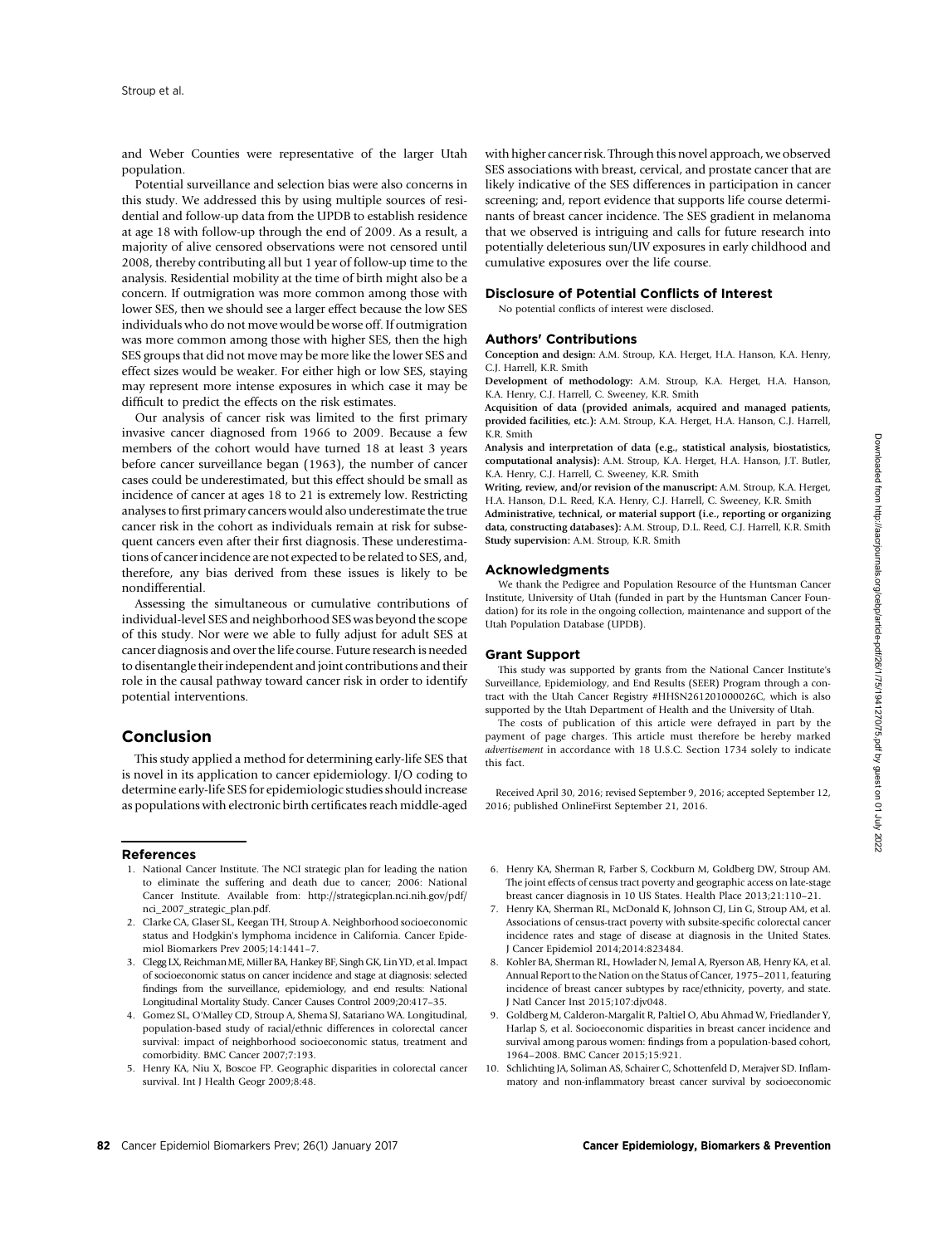position in the Surveillance, Epidemiology, and End Results database, 1990– 2008. Breast Cancer Res Treat 2012;134:1257–68.

- 11. Wilson RJ, Ryerson AB, Singh SD, King JB. Cancer Incidence in Appalachia, 2004–2011. Cancer Epidemiol Biomarkers Prev 2016;25:250–8.
- 12. Shebl FM, Capo-Ramos DE, Graubard BI, McGlynn KA, Altekruse SF. Socioeconomic status and hepatocellular carcinoma in the United States. Cancer Epidemiol Biomarkers Prev 2012;21:1330–5.
- 13. Patel MI, Wang A, Kapphahn K, Desai M, Chlebowski RT, Simon MS, et al. Racial and ethnic variations in lung cancer incidence and mortality: results from the women's health initiative. J Clin Oncol 2016; 34:360–8.
- 14. Patel MI, Schupp CW, Gomez SL, Chang ET, Wakelee HA. How do social factors explain outcomes in non-small-cell lung cancer among Hispanics in California? Explaining the Hispanic paradox. J Clin Oncol 2013;31: 3572–8.
- 15. Boscoe FP, Johnson CJ, Sherman RL, Stinchcomb DG, Lin G, Henry KA. The relationship between area poverty rate and site-specific cancer incidence in the United States. Cancer 2014;120:2191–8.
- 16. Boscoe FP. Towards the use of a census tract poverty indicator variable in cancer surveillance. J Registry Manag 2010;37:148–51.
- 17. Boscoe FP, Ward MH, Reynolds P. Current practices in spatial analysis of cancer data: data characteristics and data sources for geographic studies of cancer. Int J Health Geogr 2004;3:28.
- 18. Krieger N. Socioeconomic data in cancer registries. Am J Public Health 2001;91:156–7.
- 19. Jemal A, Simard EP, Dorell C, Noone A-M, Markowitz LE, Kohler B, et al. Annual Report to the Nation on the Status of Cancer, 1975–2009, Featuring the Burden and Trends in Human Papillomavirus (HPV)–Associated Cancers and HPV Vaccination Coverage Levels. J Natl Cancer Inst 2013;105:175–201.
- 20. Yost K, Perkins C, Cohen R, Morris C, Wright W. Socioeconomic status and breast cancer incidence in California for different race/ethnic groups. Cancer Causes Control 2001;12:703–11.
- 21. Krieger N. Overcoming the absence of socioeconomic data in medical records: validation and application of a census-based methodology. Am J Public Health 1992;82:703–10.
- 22. Han D, Bonner MR, Nie J, Freudenheim JL. Assessing bias associated with geocoding of historical residence in epidemiology research. Geospat Health 2013;7:369–74.
- 23. Cohen S, Janicki-Deverts D, Chen E, Matthews KA. Childhood socioeconomic status and adult health. Ann N Y Acad Sci 2010;1186:37–55.
- 24. Su S, Wang X, Kapuku GK, Treiber FA, Pollock DM, Harshfield GA, et al. Adverse childhood experiences are associated with detrimental hemodynamics and elevated circulating endothelin-1 in adolescents and young adults. Hypertension 2014;64:201–7.
- 25. Jones R, Hardy R, Sattar N, Deanfield JE, Hughes A, Kuh D, et al. Novel coronary heart disease risk factors at 60–64 years and life course socioeconomic position: the 1946 British birth cohort. Atherosclerosis 2015; 238:70–6.
- 26. Wamala SP, Lynch J, Kaplan GA. Women's exposure to early and later life socioeconomic disadvantage and coronary heart disease risk: the Stockholm Female Coronary Risk Study. Int J Epidemiol 2001;30:275–84.
- 27. Gorr MW, Velten M, Nelin TD, Youtz DJ, Sun Q, Wold LE. Early life exposure to air pollution induces adult cardiac dysfunction. Am J Physiol Heart Circ Physiol 2014;307:H1353–60.
- 28. Pikhartova J, Blane D, Netuveli G. The role of childhood social position in adult type 2 diabetes: evidence from the English Longitudinal Study of Ageing. BMC Public Health 2014;14:505.
- 29. Huang H, Yan P, Shan Z, Chen S, Li M, Luo C, et al. Adverse childhood experiences and risk of type 2 diabetes: a systematic review and metaanalysis. Metabolism 2015;64:1408–18.
- 30. Tsenkova V, Pudrovska T, Karlamangla A. Childhood socioeconomic disadvantage and prediabetes and diabetes in later life: a study of biopsychosocial pathways. Psychosom Med 2014;76:622–8.
- 31. Hansen S, Strom M, Olsen SF, Dahl R, Hoffmann HJ, Granstrom C, et al. Prenatal exposure to persistent organic pollutants and offspring allergic sensitization and lung function at 20 years of age. Clin Exp Allergy 2016;46:329–36.
- 32. Svanes C, Sunyer J, Plana E, Dharmage S, Heinrich J, Jarvis D, et al. Early life origins of chronic obstructive pulmonary disease. Thorax 2010;65:14–20.
- 33. Tai A. Childhood asthma and chronic obstructive pulmonary disease: outcomes until the age of 50. Curr Opin Allergy Clin Immunol 2015; 15:169–74.
- 34. Beigelman A, Bacharier LB. Early-life respiratory infections and asthma development: role in disease pathogenesis and potential targets for disease prevention. Curr Opin Allergy Clin Immunol 2016;16:172–8.
- 35. Weisz GM, Albury WR. Osteoporosis in survivors of early life starvation. Aust J Prim Health 2013;19:3–6.
- 36. Martinez-Mesa J, Restrepo-Mendez MC, Gonzalez DA, Wehrmeister FC, Horta BL, Domingues MR, et al. Life-course evidence of birth weight effects on bone mass: systematic review and meta-analysis. Osteoporosis Int 2013;24:7–18.
- 37. Nachtigall MJ, Nazem TG, Nachtigall RH, Goldstein SR. Osteoporosis risk factors and early life-style modifications to decrease disease burden in women. Clin Obstet Gynecol 2013;56:650–3.
- 38. Theodore RF, Broadbent J, Nagin D, Ambler A, Hogan S, Ramrakha S, et al. Childhood to early-midlife systolic blood pressure trajectories: early-life predictors, effect modifiers, and adult cardiovascular outcomes. Hypertension 2015;66:1108–15.
- 39. Tain YL, Hsu CN, Chan JY. PPARs link early life nutritional insults to later programmed hypertension and metabolic syndrome. Int J Mol Sci 2015;17. pii: E20.
- 40. Caleyachetty R, Khaw KT, Surtees PG, Wainwright NW, Wareham N, Griffin SJ. Cumulative social risk exposure in childhood and smoking and excessive alcohol use in adulthood. Eur J Public Health 2016; 26:575–81.
- 41. Giesinger I, Goldblatt P, Howden-Chapman P, Marmot M, Kuh D, Brunner E. Association of socioeconomic position with smoking and mortality: the contribution of early life circumstances in the 1946 birth cohort. J Epidemiol Community Health 2014;68:275–9.
- 42. Non AL, Roman JC, Gross CL, Gilman SE, Loucks EB, Buka SL, et al. Early childhood social disadvantage is associated with poor health behaviours in adulthood. Ann Hum Biol 2016;43:144–53.
- 43. Zheng H, Tumin D. Variation in the effects of family background and birth region on adult obesity: results of a prospective cohort study of a Great Depression-era American cohort. BMC Public Health 2015;15:535.
- 44. Chaffee BW, Abrams B, Cohen AK, Rehkopf DH. Socioeconomic disadvantage in childhood as a predictor of excessive gestational weight gain and obesity in midlife adulthood. Emerg Themes Epidemiol 2015;12:4.
- 45. Das-Munshi J, Clark C, Dewey ME, Leavey G, Stansfeld SA, Prince MJ. Does childhood adversity account for poorer mental and physical health in second-generation Irish people living in Britain? Birth cohort study from Britain (NCDS). BMJ Open 2013;3. pii: e001335.
- 46. Vohra J, Marmot MG, Bauld L, Hiatt RA. Socioeconomic position in childhood and cancer in adulthood: a rapid-review. J Epidemiol Community Health 2016;70:629–34.
- 47. Ekbom A, Hsieh CC, Lipworth L, Wolk A, Ponten J, Adami HO, et al. Perinatal characteristics in relation to incidence of and mortality from prostate cancer. BMJ 1996;313:337–41.
- 48. Pudrovska T, Anikputa B. The role of early-life socioeconomic status in breast cancer incidence and mortality: unraveling life course mechanisms. J Aging Health 2012;24:323–44.
- 49. de Kok IM, van Lenthe FJ, Avendano M, Louwman M, Coebergh JW, Mackenbach JP. Childhood social class and cancer incidence: results of the globe study. Soc Sci Med 2008;66:1131–9.
- 50. Lope V, Garcia-Esquinas E, Perez-Gomez B, Altzibar JM, Gracia-Lavedan E, Ederra M, et al. Perinatal and childhood factors and risk of breast cancer subtypes in adulthood. Cancer Epidemiol 2016;40:22–30.
- 51. Kelly-Irving M, Lepage B, Dedieu D, Lacey R, Cable N, Bartley M, et al. Childhood adversity as a risk for cancer: findings from the 1958 British birth cohort study. BMC Public Health 2013;13:767.
- 52. Pudrovska T, Anishkin A, Shen Y. Early-life socioeconomic status and the prevalence of breast cancer in later life. Res Aging 2012;34:302–20.
- 53. Hughes LA, van den Brandt PA, Goldbohm RA, de Goeij AF, de Bruine AP, van Engeland M, et al. Childhood and adolescent energy restriction and subsequent colorectal cancer risk: results from the Netherlands Cohort Study. Int J Epidemiol 2010;39:1333–44.
- 54. Smith GD. Life-course approaches to inequalities in adult chronic disease risk. Proc Nutr Soc 2007;66:216–36.